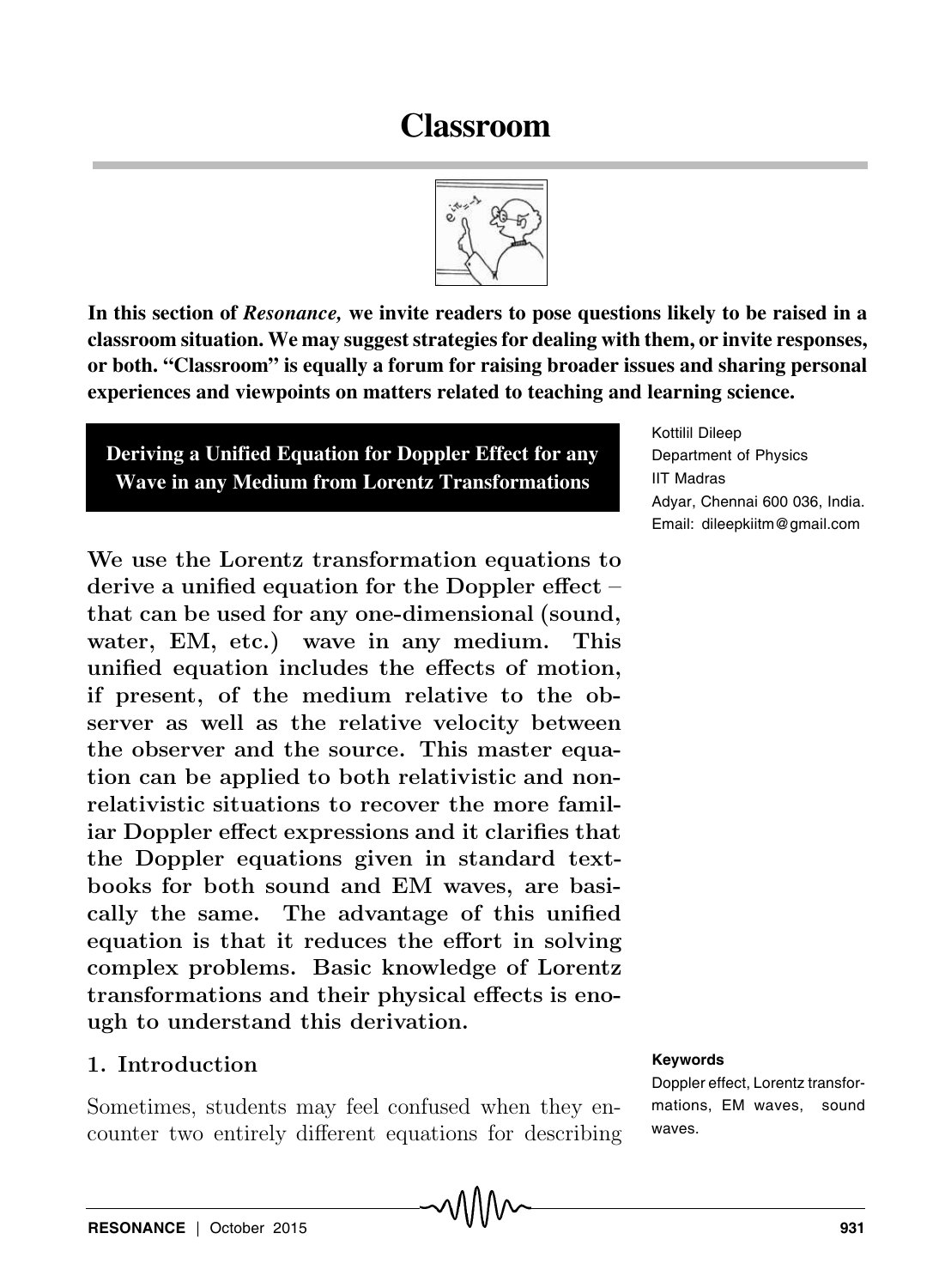We introduce a master equation which lessens the effort to solve problems.

the Doppler effect in relativistic and non-relativistic cases. Many standard textbooks introduce the Doppler effect by stating these two different equations – one for sound and other for light in vacuum. They look completely different and students may fail to realize that these equations are basically two different forms of a master equation which we will derive in a later section. Also, in the case of sound, the equation we normally encounter in textbooks is not too easy to use to solve problems, especially when the motion of the medium is also to be considered. So, we introduce a master equation which lessens the effort to solve problems. It is possible to apply this equation in relativistic and non-relativistic cases to recover the familiar equations.

# 1.1 Non-relativistic Waves

In the case of non-relativistic waves, such as water waves, sound waves, etc., we recover a more general form of the familiar Doppler formula (1) which includes the effect of the motion of the medium relative to the observer.

$$
f' = f \frac{v_{wm} + v_{mo}}{v_{wm} - v_{sm}}.\tag{1}
$$

Here  $v_{ab}$  is the velocity of a relative to b, and  $w \equiv$  wave,  $m \equiv$  medium,  $o \equiv$  observer and  $s \equiv$  source. Also,  $v_{ab} = -v_{ba}$ . Since we are restricting ourselves to onedimensional motion,  $v_{ab}$  is taken to be positive if it is in the  $+x$  direction and negative if it is in the  $-x$  direction.

## 1.2 Relativistic Waves

In the case of relativistic waves such as EM waves in vacuum and medium, we not only recover the familiar Doppler formula (2) for light in vacuum from our master equation, but also can account for the change in the formula when the EM waves have to propagate in a medium with a velocity (relative to observer) different from  $c$ .

$$
f' = f \sqrt{\frac{1 + v/c}{1 - v/c}},\tag{2}
$$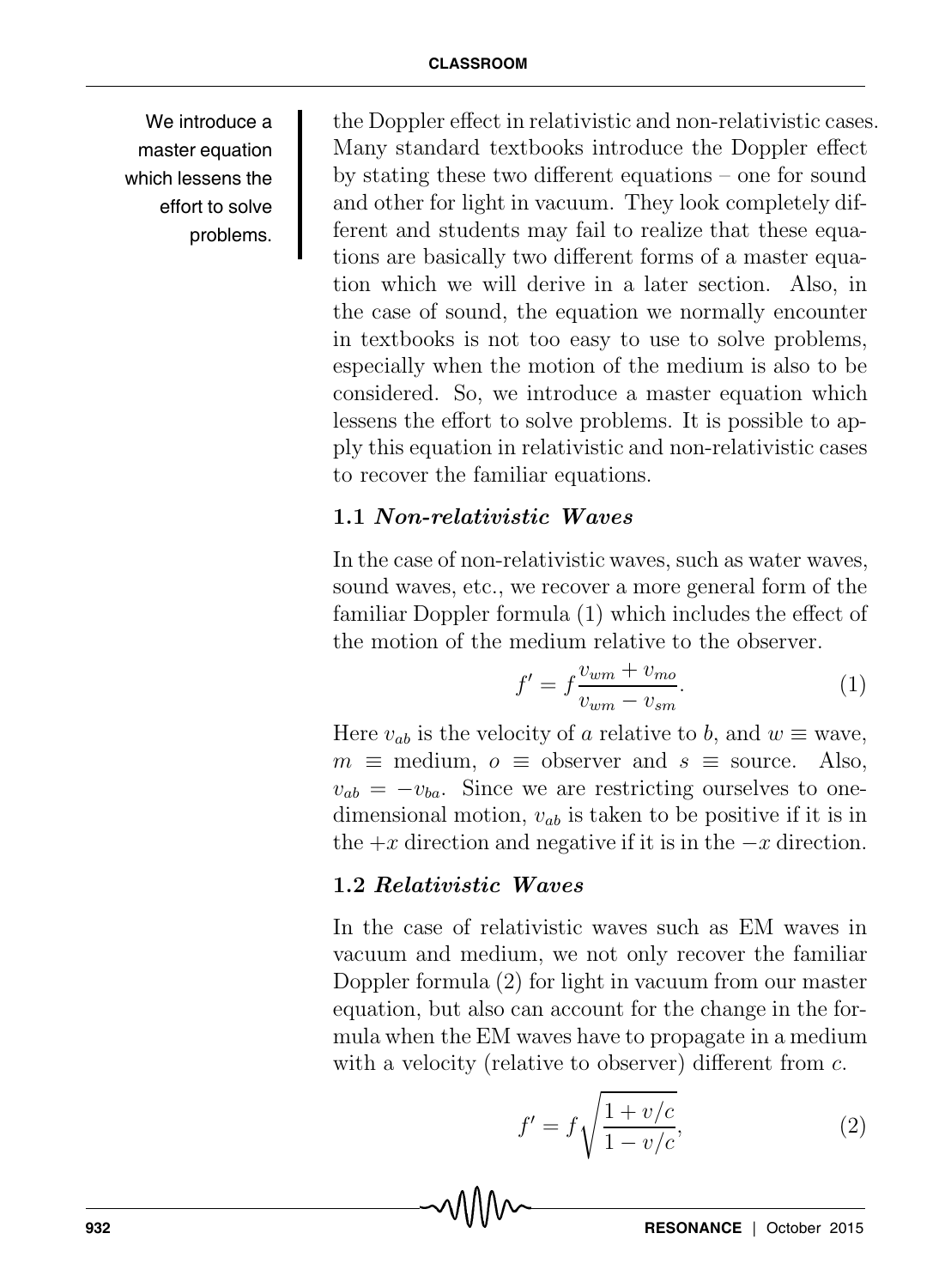where  $v$  is the relative velocity of the source with respect to the observer.

Part of the reason for the origin of two different expressions (1) and (2) has to do with the fact that the velocities in (1) are defined with respect to the medium, whereas in (2), they are defined relative to the observer. When we define the velocities relative to the medium, it is difficult to solve problems especially when the medium itself is in motion relative to the observer. In such cases, it is convenient to use the master equation, which we present, to solve the problem without much effort.

The derivation of the master equation from Lorentz transformation is straightforward. We derive the required equation considering the relative velocities of the source and the wave with respect to the observer. Any motion of the medium is absorbed in the relative velocity of the wave using Einstein's velocity addition formula<sup>1</sup>. We do not make any assumptions regarding the nature of the wave and the medium during the derivation. This derivation helps us to understand the conditions for the validity of (1) and (2), and allows us to appreciate the reason for the existence of two different expressions for the Doppler effect. Since we derive this expression from Lorentz transformations, we accommodate all the relativistic effects so that it will not lack any generality and can be used in any situation.

We first recall the basics of Lorentz transformations and then we describe how to derive the required master equation using the Lorentz transformation equations. Then, we apply this master equation to various special cases to recover the familiar Doppler effect expressions.

#### 2. Lorentz Transformations

Lorentz transformations are the coordinate transformation equations which accommodate relativistic effects such as length contraction and time dilation when we Lorentz transformations are the coordinate transformation equations which accommodate relativistic effects such as length contraction and time dilation.

1 If we have two frames of reference S and K where K is moving with respect to S with a velocity of  $V_{\leq K}$ , then a moving particle of velocity  $V_{SP}$  (relative to S) will have a different velocity  $V_{KP}$  relative to the  $K$  frame. They are connected by Einstein's velocity addition formula as:

$$
\frac{V_{SK} + V_{KP}}{1 + \frac{V_{SK}.V_{KP}}{c^2}} = V_{SF}
$$

where  $c$  is the speed of light in vacuum.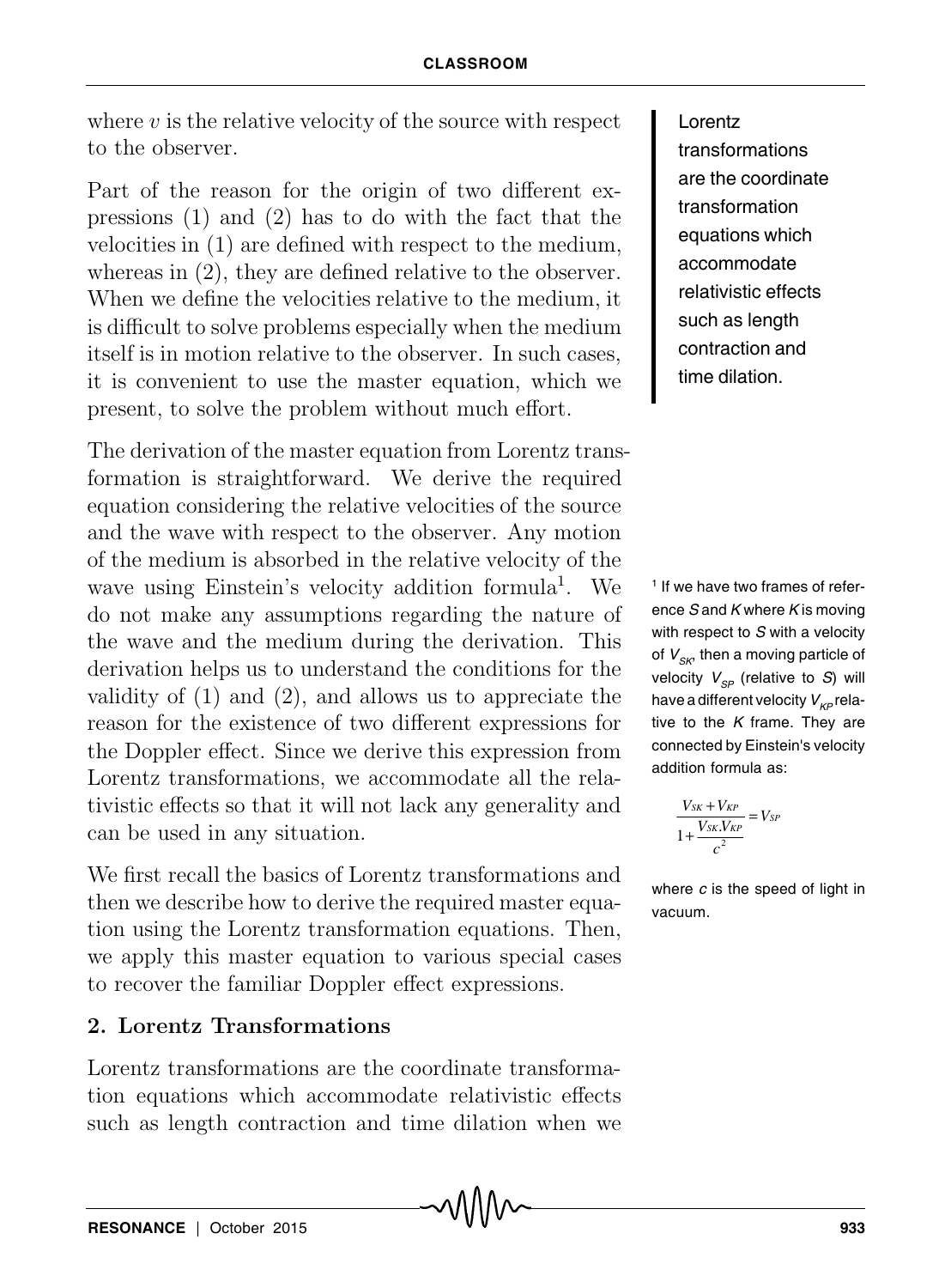



transform the coordinates from one frame of reference to another. Consider two frames of reference F and  $\bar{F}$ (see Figure 1).

Here,  $F$  is moving with velocity v relative to  $F$ . According to Lorentz transformations, we have the following equations:

$$
x = \gamma (\bar{x} - v\bar{t}), \qquad (3)
$$

$$
t = \gamma \left( \bar{t} - \frac{v \bar{x}}{c^2} \right), \tag{4}
$$

$$
\bar{x} = \gamma(x + vt), \tag{5}
$$

$$
\bar{t} = \gamma \left( t + \frac{vx}{c^2} \right). \tag{6}
$$

Here, (3) and (4) transform coordinates from  $\overline{F}$  to  $F$ , and (5) and (6) do the opposite transformation. In the following section, we utilize these transformation equations to derive our master equation for the Doppler effect.

# 3. Deriving a Master Equation for the Doppler **Effect**

When  $t = \bar{t} = 0$ , the origins of the two reference frames coincide, i.e.,  $x = \bar{x} = 0$ . After time  $\bar{t}_1$  (it is to be understood that physical quantities with an upper bar are measured in the  $\bar{F}$  frame), the F frame is at a distance of  $v\bar{t}_1$  from  $\bar{F}$ . Suppose the first crest of the wave is emitted from  $\bar{x} = 0$  at this instant of time. That is, this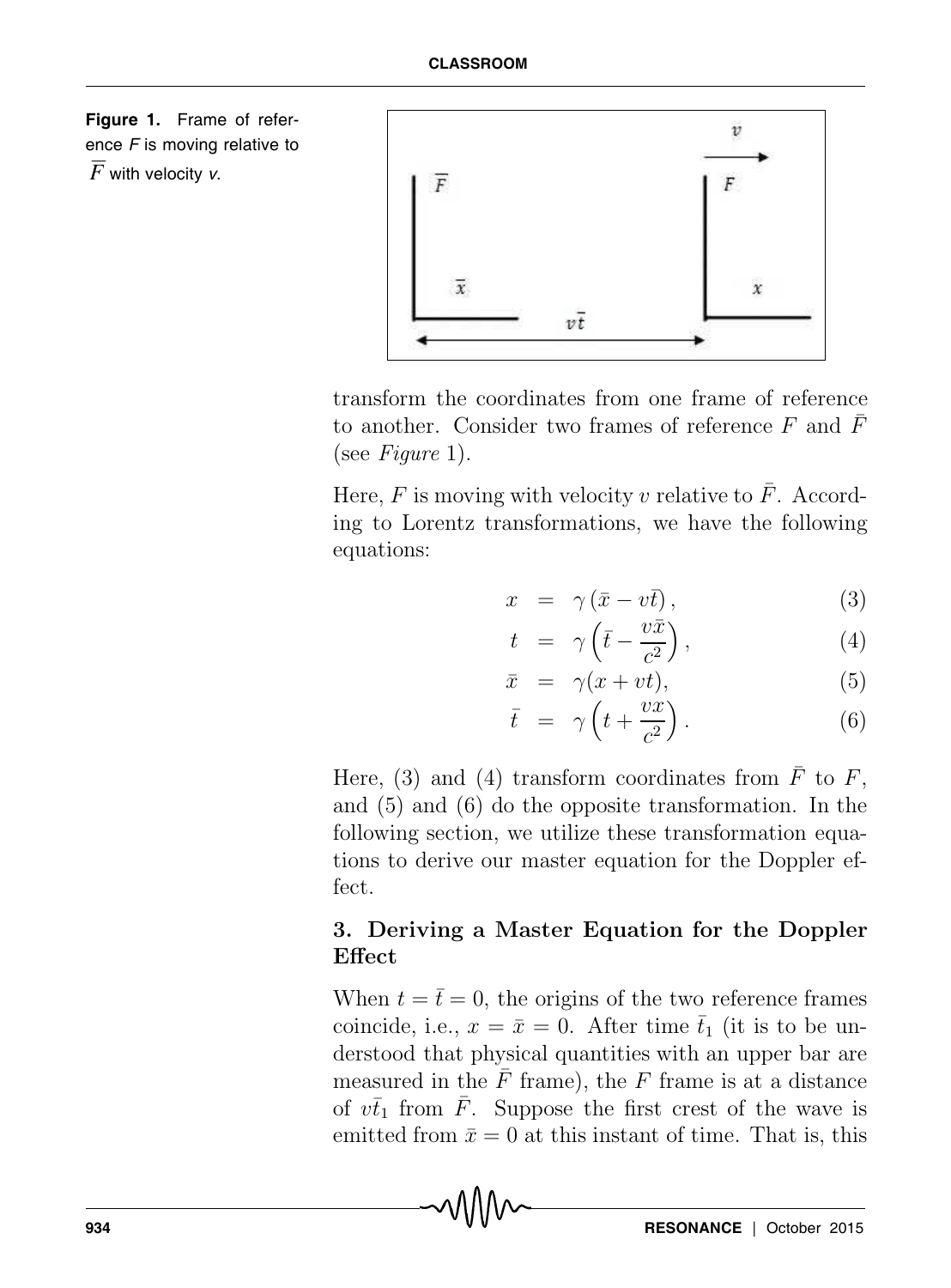event has the coordinates  $\bar{x} = \bar{x}_1 = 0$  and  $\bar{t} = \bar{t}_1$ . Using (3) and (4), the coordinates of this event with respect to F are

$$
x_1 = -\gamma v \bar{t}_1, \tag{7}
$$

$$
t_1 = \gamma \bar{t}_1 \,. \tag{8}
$$

The first crest has to move a distance of

$$
|x_1| = |\gamma v \bar{t}_1| \tag{9}
$$

to reach the observer in the  $F$  frame having the coordinates  $x = 0$  and  $t = t_1$ . The time taken by this crest to reach  $x = 0$  is

$$
\mu_1 = \frac{|x_1|}{|v_{wo}|},\tag{10}
$$

where  $|v_{wo}|$  is the effective wave speed relative to the observer, since the wave velocity is independent of the source velocity. The first crest will reach the observer at time

$$
t_1' = t_1 + \mu_1 \tag{11}
$$

The wave velocity has to be positive for the wave to reach the observer who is in the  $+x$  direction relative to the source, and henceforth we will drop the distinction between wave velocity and wave speed. Next, after a time  $\overline{T}$ , consider the emission of the second crest from  $\bar{F}$  with event coordinates  $\bar{x} = \bar{x}_2 = 0$  and  $\bar{t} = \bar{t}_2 = \bar{t}_1 + \bar{T}$ . The coordinates of this event with respect to  $F$  are

$$
x_2 = -\gamma v \bar{t}_2, \tag{12}
$$

$$
t_2 = \gamma \bar{t}_2. \tag{13}
$$

Note that, in time  $\overline{T}$ , the F frame will move a further distance of  $v(\bar{t}_2-\bar{t}_1)$ . The second crest has to move a distance of  $x_2$  (relative to observer) to reach the observer. And the corresponding time taken is

$$
\mu_2 = |x_2|/v_{wo} \ . \tag{14}
$$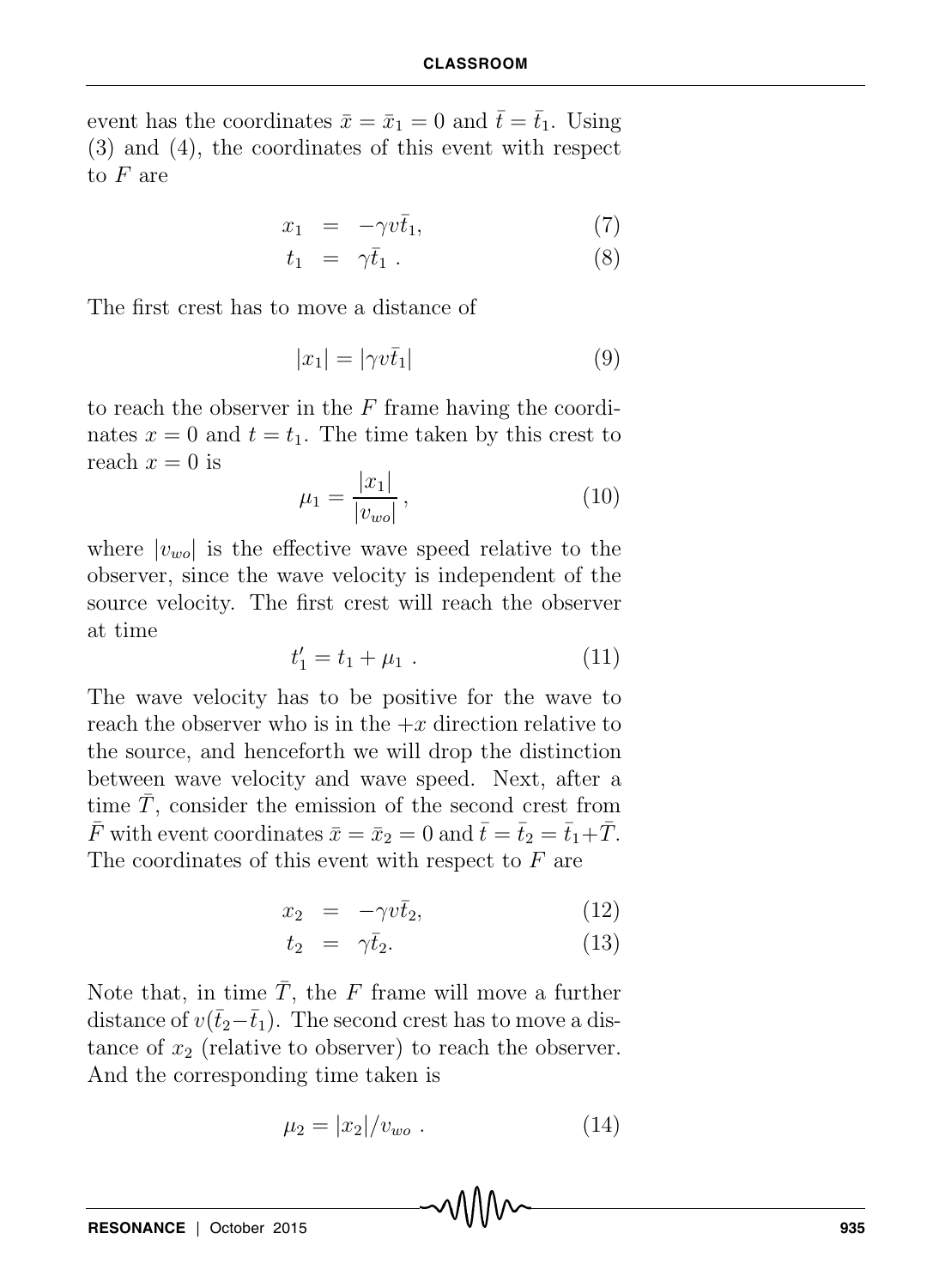Equation (20) is our required master equation from which we derive all the familiar Doppler effect expressions.

So, for the observer, the second crest will reach at time

$$
t_2' = t_2 + \mu_2 \tag{15}
$$

Now, let us calculate the time period  $T$  of the wave with respect to the observer. The expression is

$$
T = t_2' - t_1' \t\t(16)
$$

Substituting for  $t'_2$  and  $t'_1$  using (15), (11), (14) and (10), we get

$$
T = t_2 + \frac{|x_2|}{v_{wo}} - t_1 - \frac{|x_1|}{v_{wo}}.
$$
 (17)

Substituting for  $x_2$ ,  $t_2$  and  $x_1$ ,  $t_1$ , and rearranging gives,

$$
T = \gamma(\bar{t}_2 - \bar{t}_1) \left( 1 + \frac{v}{v_{wo}} \right) . \tag{18}
$$

Since  $\bar{t}_2 - \bar{t}_1 = \bar{T}$ , we get

$$
T = \gamma \bar{T} \left( 1 + \frac{v}{v_{wo}} \right) \tag{19}
$$

In terms of frequencies,

$$
f = \bar{f} \frac{1}{\gamma \left(1 + \frac{v}{v_{wo}}\right)}\,. \tag{20}
$$

Equation (20) is our required master equation from which we derive all the familiar Doppler effect expressions. Here,  $f$  is the shifted frequency and  $f$  is the original frequency. The results for the case when the source approaches the observer can be obtained by repeating the arguments above for negative values of the time coordinates, and reversing the direction of  $v$ , so that the wave velocity continues to be in the  $+x$  direction. Hence, the result is the same as what we would get by replacing  $v$ by  $-v$  in  $(20)$ , i.e.,

$$
f = \bar{f} \frac{1}{\gamma \left(1 - \frac{v}{v_{wo}}\right)}\,. \tag{21}
$$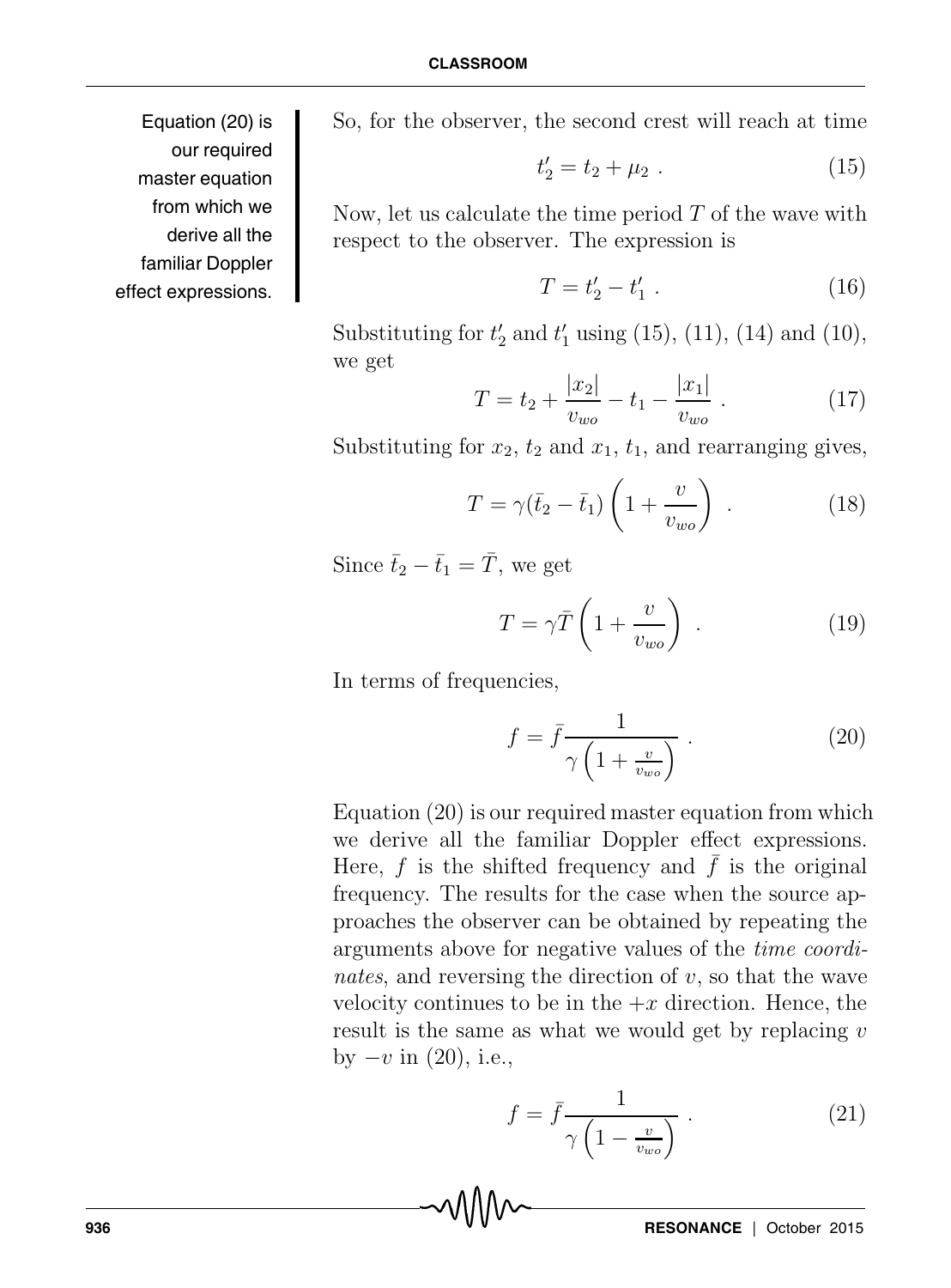We consider  $v$  as a positive quantity always.

# 4. Applying the Master Equation to Different Cases

Before considering the relativistic and non-relativistic situations, it is very important to understand the meaning of the effective wave velocity  $v_{wo}$ . We can accommodate the effect of motion of the medium, through which the wave propagates, in  $v_{wo}$ . To calculate  $v_{wo}$ , we need to use Einstein's velocity addition formula. For example, if  $v_{wm}$  is the velocity of the wave relative to the medium and  $v_{mo}$  is that of the medium relative to the observer, we can calculate,

$$
v_{wo} = v_{wm} \oplus v_{mo} \t\t(22)
$$

where  $\oplus$  means relativistic addition or subtraction depending on whether the two velocities are in the same or opposite directions. Using this  $v_{wo}$  in (20) or (21) gives the correct shifted frequency. For the rest of this article, we focus on the case when the source approaches the observer, when (21) is the equation to be used.

Rearranging (21) yields

$$
f = \bar{f} \frac{v_{wo}}{\gamma(v_{wo} - v)} . \tag{23}
$$

Writing the relative velocity between the source and the observer as

$$
v = v_{sm} \oplus v_{mo} \t{,} \t(24)
$$

and using  $(22)$ , we can rewrite  $(23)$  as

$$
f = \bar{f} \frac{1}{\gamma} \frac{v_{wm} \oplus v_{mo}}{(v_{wm} \oplus v_{mo} - (v_{sm} \oplus v_{mo}))}.
$$

Here,  $v_{mo}$  is the velocity of the medium relative to the observer and  $v_{sm}$  is the velocity of the source relative to the medium. Also note that  $v_{ab} = -v_{ba}$ .

To calculate  $v_{\text{wo}}$ , we need to use Einstein's velocity addition formula.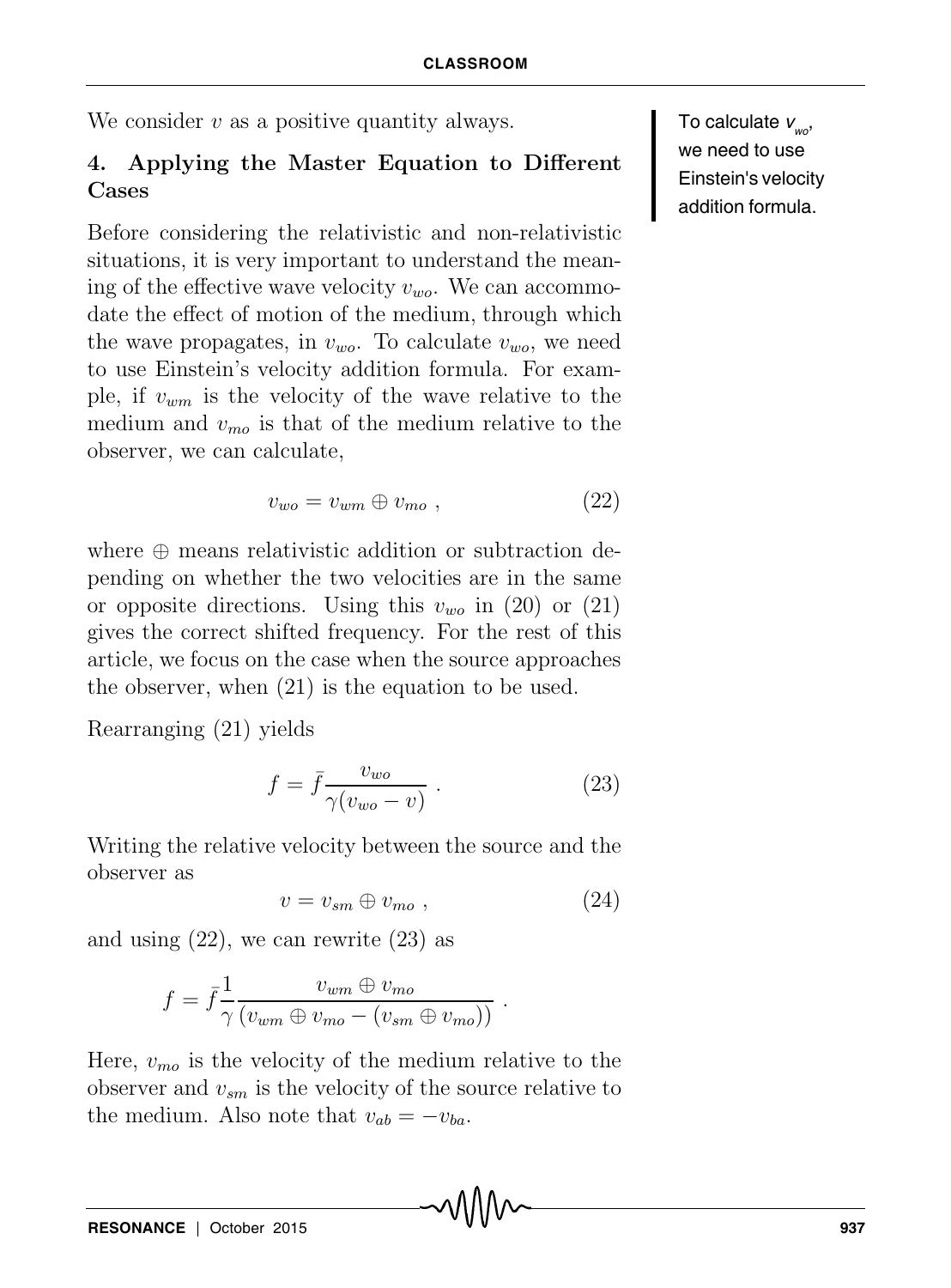Equation (25) is nothing but our classical equation for the Doppler effect for 'sound', mentioned in (1).

# 4.1 The Non-Relativistic Case

In the non-relativistic case, Einstein's velocity addition formula reduces to the simple addition of velocities and we can set  $\gamma = 1$ . So we end up with

$$
f = \bar{f} \frac{v_{wm} + v_{mo}}{v_{wm} - v_{sm}} . \tag{25}
$$

Equation (25) is nothing but our classical equation for the Doppler effect for 'sound', mentioned in (1).

# 4.2 The Relativistic Case

Here we have two cases: (a) EM waves in vacuum, and (b) EM waves in any medium.

## 4.2.1 EM Waves in Vacuum

In this case,  $v_{wo}$  becomes c, the velocity of light in vacuum, and after rearrangement, (21) reads as

$$
f = \bar{f} \frac{c}{\gamma(c - v)},
$$
\n(26)

and substituting the Lorentz factor  $\gamma$  in (26) yields

$$
f = \bar{f}\sqrt{\frac{1+v/c}{1-v/c}},\tag{27}
$$

which is exactly (2).

4.2.2 EM Waves in Any Medium

In this case, (22) and (24) should be substituted in (21) and rearrangement yields

$$
f = \bar{f} \frac{v_{wm} \oplus v_{mo}}{\gamma(v_{wm} \oplus v_{mo} - (v_{sm} \oplus v_{mo}))}.
$$
 (28)

This is the expression for the Doppler shifted frequency for this case. Since we need to do Einstein's velocity addition formula before further reduction, it is good to